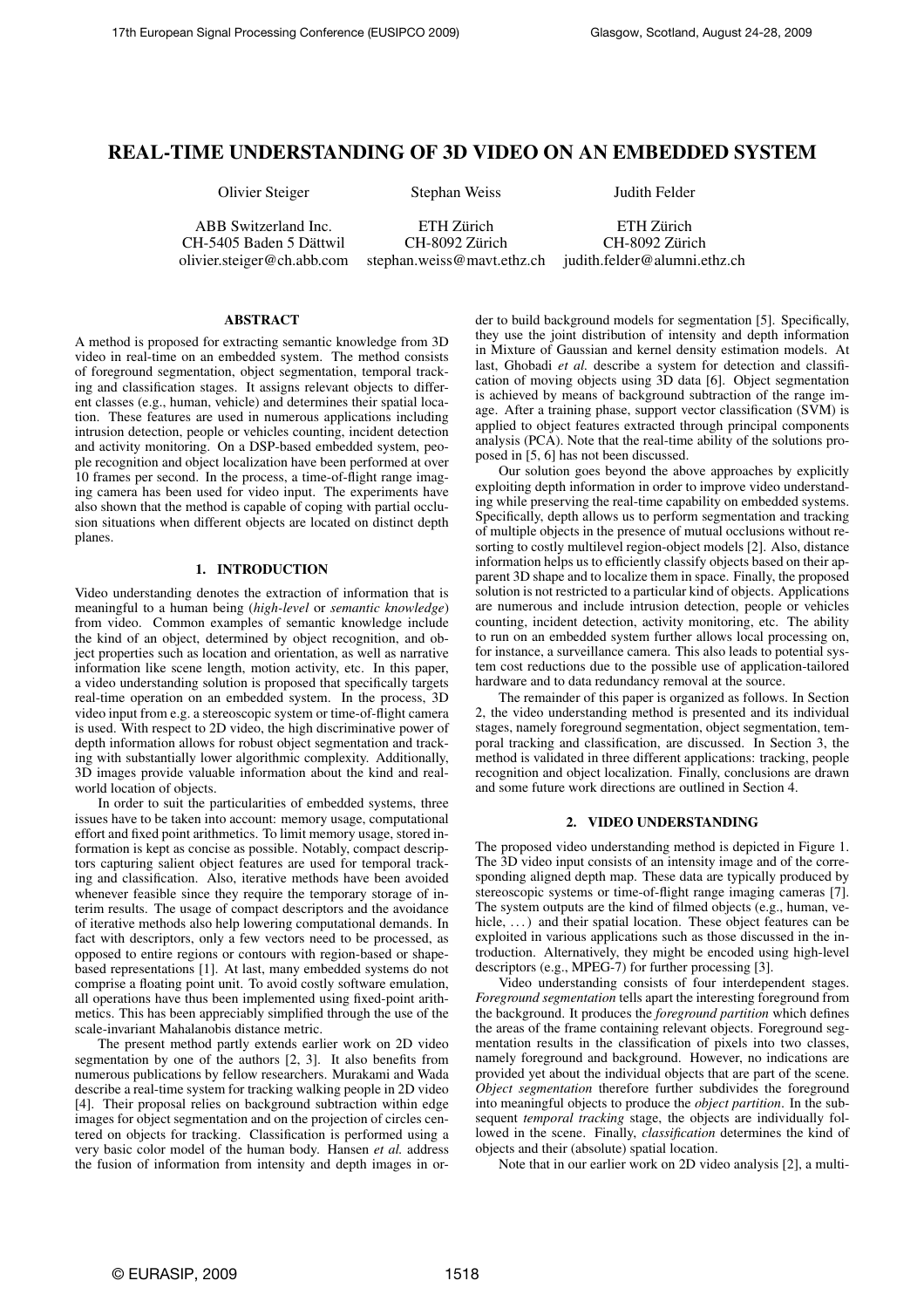

Figure 1: Block diagram of the 3D video understanding method.

level region-object model has been used to segment and track multiple and deforming objects. Here, this has been abandoned in favor of the simpler object-only model in order to fit the particular restrictions of embedded systems. In fact, spatial clustering for region segmentation requires extensive computations and the tracking of numerous regions substantially increases memory demands. Moreover, the main advantage of the multilevel model lies in the efficient handling of mutual occlusions. The latter can instead be achieved by exploiting depth information as discussed in Section 2.2.

## 2.1 Foreground segmentation

Foreground objects are segmented out by means of background subtraction. This involves calculating a background model, subtracting this model from each new frame and thresholding the result. The Running Gaussian Average approach taken here is based on ideally fitting a Gaussian probability density function (pdf) on the last *n* pixel's values [8]. Although more accurate methods exist, this has been chosen to maximize speed and limit memory usage.

Specifically at each pixel location  $(i, j)$ , the running average is computed as

$$
\mu_n = M\mu_{n-1} + (1 - M)(\alpha I_n + (1 - \alpha)\mu_{n-1}),
$$
 (1)

where  $I_n$  is the pixel's current value (intensity or depth) and  $\mu_{n-1}$  is the previous average.  $\alpha$  is an empirical weight chosen as a trade-off between stability and quick update. The binary value *M* is 1 in correspondence of a foreground value, and 0 otherwise. This prevents unduly updates of the background in the occurrence of foreground values. The standard deviation  $\sigma_n$  is computed similarly. Then at each frame time *n*, the pixel  $I_n$  is marked as foreground if

$$
|I_n - \mu_n| > k\sigma_n;\tag{2}
$$

otherwise,  $I_n$  will be classified as background. Here,  $k$  is a threshold which is scaled by the local variance  $\sigma_n$ .

Background subtraction is applied separately to the intensity image and to the depth map. Then, the two resulting foreground masks need to be merged to produce the foreground partition  $\Pi_f^n$ . Mask fusion relies on a confidence measure of the depth input to select the proper foreground mask. At each pixel location, the depth foreground mask value is retained if  $C_n \geq \tau_c$ ; otherwise, the intensity mask value is used. The confidence threshold  $\tau_c$  is often selected experimentally. Depth confidence  $C_n$  at frame time *n* is obtained differently depending on the video acquisition method. For stereo systems, it might for instance be computed using single-view stereo results [9]. For time-of-flight cameras, confidence is a function of the amplitude of the incident modulated signal [10].

Jointly using intensity and depth information appreciably increases the robustness of foreground segmentation. In fact, the depth map is pretty insensitive to photometric changes and therefore robust against illumination variations. On the other hand, depth cannot always be determined accurately. For instance, lack of corresponding points in a stereo image pair impedes disparity estimation. Similarly, light scattering and reflections often disturb depth measurements of time-of-flight cameras. In these cases, the intensity image is used to complete the missing parts.

# 2.2 Object segmentation

In order to understand video at the object level, the foreground partition must be further subdivided into individual objects. In the process, each *video object* (VO) in the object partition should ideally correspond to a meaningful or *semantic object* in the real world. Here, objects are segmented based on their spatial disparity. That is, objects that are disjoined in the real world are considered to be distinct.

To recognize object disparity, two assumptions are made about the connection between objects in the real world and their reproduction in the foreground partition. The first assumption is that disconnected blobs in  $\Pi_f^n$  always originate from disparate objects in the real world. This assumption only holds when foreground segmentation defines the shape of all objects correctly. When some object pixels are similar to the corresponding background pixels, part of the object might be erroneously identified by a set of pixels which is not connected to the rest of the object, thus invalidating the assumption. However, such errors can often be corrected by temporal tracking, as discussed in Section 3.2.1. The second assumption is that disparate but mutually occluding objects result in a depth discontinuity at their interface.

In practice, the first assumption is taken into account by assigning different object labels to each blob in the foreground partition. The second assumption is considered by further subdividing blobs into regions when sudden depth variations occur within the blob. Specifically, depth-constrained region growing is iteratively applied as follows until all foreground pixels have been labeled:

- 1. Select the top-left unlabeled pixel as seed point;
- 2. Check the neighboring pixels and add them to the region if their depth is similar (up to a threshold  $\tau$ ) to the seed;
- 3. Repeat step 2 for each of the newly added pixels; stop if no more pixels can be added.

The above results in the object partition  $\Pi_o^n$ , where each video object is identified by an individual label. To reduce noise,  $\Pi_{o}^{n}$  is regularized by eliminating small connected sets of pixels.

# 2.3 Temporal tracking

Labels assigned by means of object segmentation are not coherent in time. That is, a particular real-world object is not necessarily given the same label at different frame times. This is the purpose of temporal tracking.

The proposed algorithm tracks the center of mass and the variances of objects. Each object *i* in the object partition  $\Pi_{o}^{n}$  is represented by a descriptor that summarizes object's features:

$$
\Phi_i(n) = (\phi_i^1(n), \phi_i^2(n), \dots, \phi_i^{K_i(n)}(n))^{T},
$$
\n(3)

where  $K_i(n)$  is the number of features in frame *n*. In our specific imwhere  $\kappa_i(n)$  is the number of reatures in frame *n*. In our specific im-<br>plementation,  $K_i(n) = K = 9$ . In particular,  $(\phi_i^1(n), \phi_i^2(n), \phi_i^3(n))$ **i**<sub>**r**(*n*),  $\varphi_i$  (*n*),  $\varphi_i$  (*n*),  $\varphi_i$  (*n*),  $\varphi_i$  (*n*),  $\varphi_i$  (*n*) (*n*) (*p*) (*n*) (*e*) (*n*) (*n*) (*n*) (*n*) (*n*) (*n*) (*n*) (*n*) (*n*) (*n*) (*n*) (*n*) (*n*) (*n*) (*n*) (*n*) (*n*) (*n*) (*n*)</sub> its motion vector. The center of mass is determined by averaging the spatial coordinates of all pixels belonging to the object *i* in  $\Pi_0^n$ . The motion vector is then obtained by computing the displacement of the center of mass between the current frame and the previous frame.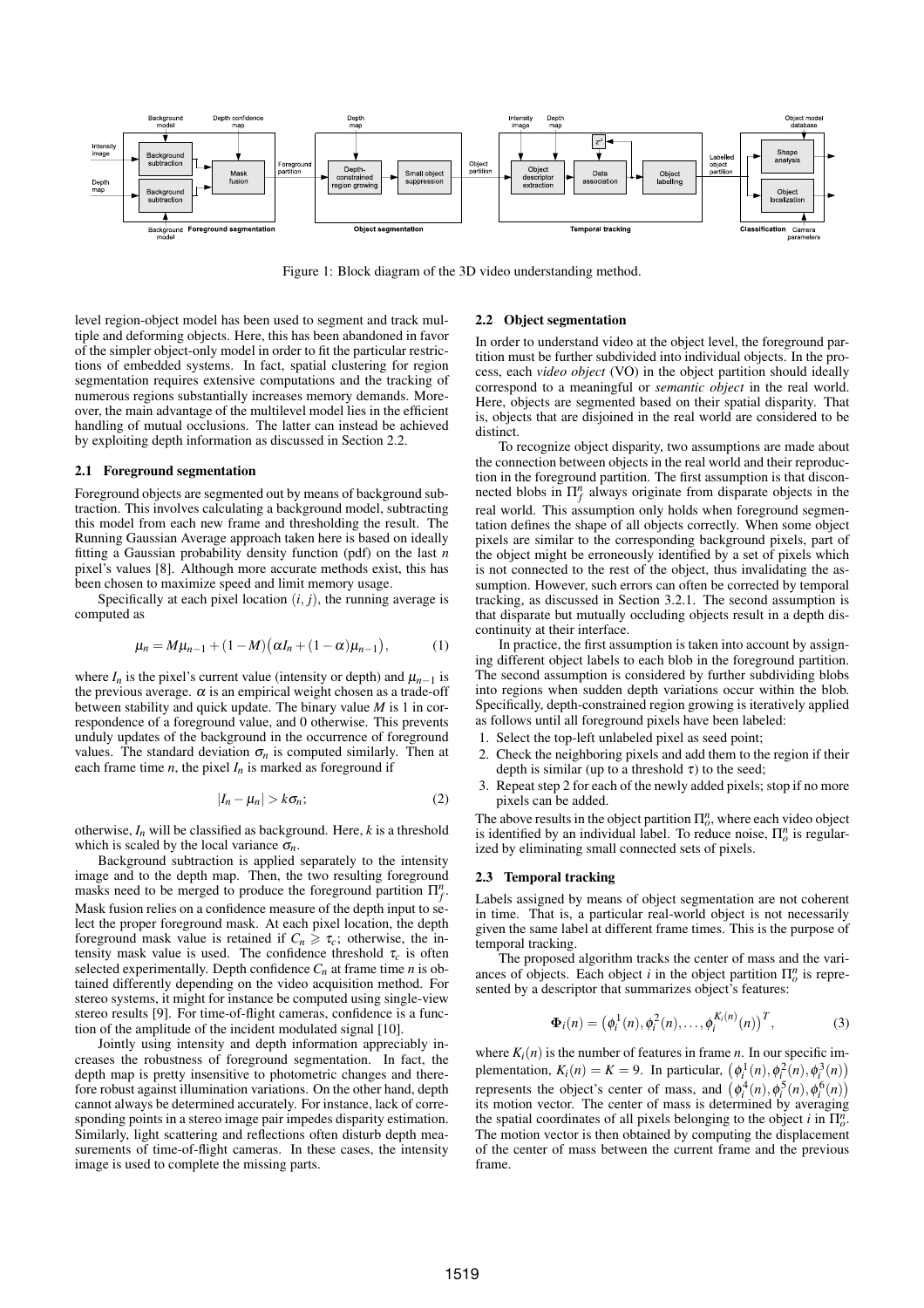$(\phi_i^7(n), \phi_i^8(n), \phi_i^9(n))$  represents the object's variances along the spatial axes. Due to the image formation process (*perspective projection* [1]), apparent object dimensions along the  $\vec{x}$  and  $\vec{y}$  axes scale down with distance to the camera. Therefore, the variances  $\phi_i^7(n)$ ,  $\phi_i^8(n)$  must be normalized with the factor  $1/d^2$ , where *d* denotes the mean distance between the object and the camera as given by the depth map. Note that the use of variances instead of, for example, spatial extension (*bounding box*) to describe object shape substantially reduces the impact of outliers. These are typically caused by erroneous object segmentation.

The subsequent data association stage establishes a correspondence between the objects partition in the current frame and the objects partition in the previous frame. Specifically, the proximity between object descriptors in  $\Pi_{o}^{n}$  and in  $\Pi_{o}^{n-1}$  is computed by measuring the Mahalanobis distance  $D_M(\cdot)$  in the feature space:

$$
D_M(\boldsymbol{\Phi}_i(n), \widetilde{\boldsymbol{\Phi}}_j(n-1)) = \sqrt{\sum_{s=1}^K \frac{\left(\phi_i^s(n) - \widetilde{\phi}_j^s(n-1)\right)^2}{\sigma_s^2}}, \quad (4)
$$

where  $\sigma_s^2$  is the variance of the *s*<sup>th</sup> feature over the entire feature space. In order to account for object motion, descriptors in the previous frame are motion-compensated prior to data association:

$$
\begin{cases}\n\widetilde{\phi}_i^1(n-1) = \phi_i^1(n-1) + \phi_i^4(n-1) \\
\widetilde{\phi}_i^2(n-1) = \phi_i^2(n-1) + \phi_i^5(n-1) \\
\widetilde{\phi}_i^3(n-1) = \phi_i^3(n-1) + \phi_i^6(n-1).\n\end{cases} (5)
$$

The value of the other features remains unchanged, so that  $\widetilde{\Phi}_i(n-$ 1) =  $(\tilde{\phi}_i^1(n-1), ..., \tilde{\phi}_i^3(n-1), \phi_i^4(n-1), ..., \phi_i^K(n-1))^T$ .

The result of the distance computation can be represented as a distance matrix  $D = \{D_{Mp,q}\}$ , where each row *p* corresponds to a region descriptor in frame *n*, and each column *q* corresponds to a region descriptor in frame  $n - 1$ . The correspondence between the  $\bar{p}^{th}$  region descriptor in frame *n* and the  $\bar{q}^{th}$  region descriptor in frame *n*−1 is then confirmed if

$$
d_{\bar{p},\bar{q}} = \min_{q} (D_{Mp,q}) = \min_{p} (D_{Mp,q}).
$$
 (6)

If the condition in Equation (6) is respected, the track is updated. Otherwise, object descriptors are iteratively paired based on their distance. At last, the track of objects in  $\Pi_{\rho}^{\hat{n}}$  is updated as a consequence of object descriptor tracking.

# 2.4 Classification

Once meaningful objects have been segmented and tracked, highlevel knowledge such as the object's kind and location can be extracted. Here, objects are classified into different kinds by means of shape analysis. Each object's shape is described in terms of its apparent *elongatedness*  $E_{xy}$  [1] and depth variance  $\sigma_z^2$ :

$$
E_{xy} = \frac{\sigma_x^2}{\sigma_y^2} = \frac{\phi_i^7}{\phi_i^8}; \qquad \sigma_z^2 = \phi_i^9. \qquad (7)
$$

Although a variety of more robust contour-based and region-based shape descriptors exist [1], elongatedness and depth variance have the advantage of directly arising from temporal tracking. Therefore, only minimal additional computations are needed for their extraction. To classify the objects into different kinds, all shape descriptor pairs are then compared with reference descriptions that are stored in an object model database. In the process, the Mahalanobis distance is used to do the matching: each object is classified into the category (*kind*) to whose description it has the shortest distance. If the distance to all reference descriptions is longer than a preset classification threshold, the object remains unclassified.

Another useful information is the spatial location of objects. When both the intrinsic and the extrinsic parameters of the camera(s) are known, the real-world spatial location of any scene point



Figure 2: The experimental setup comprises a 3D camera, an embedded computation system and software.

can be computed as follows [1]. Let  $\mathbf{X}_w = (x_w, y_w, z_w)^T$  express the scene point *X* in the world Euclidean coordinate system. The projected point can then be represented in the 2D image plane  $\pi$ in homogeneous coordinates as  $\tilde{\mathbf{u}} = (U, V, W)^T$ , and its 2D Euclidean counterpart is  $\mathbf{u} = (u, v)^T = (U/W, V/W)^T$ . Under the pinhole camera model approximation,  $\tilde{u}$  and  $\tilde{X}_w$  are related by the following expression:

$$
z_c \tilde{\mathbf{u}} = \mathbf{KR}(\mathbf{X}_w - \mathbf{t}).\tag{8}
$$

The camera calibration matrix  $K$  collects all intrinsic parameters. The translation vector  $t$  and rotation matrix  $R$  express the unique relation between world and camera coordinate systems (extrinsic parameters). Since both the location of  $X$  in the image plane,  $\tilde{u}$ , and its depth, *zc*, are known, the corresponding real-world location is obtained by solving Equation 8 for  $\bar{\mathbf{X}}_w$ .

The above procedure can notably be used to determine the realworld location of object's centers of mass. To do so, the scene point *X* is substituted with the center of mass:  $\mathbf{u} = (u, v)^T =$  $(\phi_i^1(n), \phi_i^2(n))^T$  and  $z_c = \phi_i^3(n)$ . In many applications, it is sufficient to determine only the relative location of objects with respect to the camera. The world Euclidean coordinate system is then identical with the camera Euclidean coordinate system,  $X_w = X_c$ . Thus  $R = I$  is the identity matrix and  $t = 0$  is the null vector.

## 3. EXPERIMENTAL VALIDATION

The video understanding method proposed in Section 2 has been implemented on an embedded system and validated in three different applications: tracking, people recognition and object localization. The results are discussed next.

#### 3.1 Setup

The experimental setup shown in Figure 2 comprises a 3D camera, an embedded computation system and software. The SwissRanger SR-3000 range imaging camera uses time-of-flight (TOF) technology [7] to produces aligned intensity and depth images with a resolution of  $176 \times 144$  pixels (QCIF). The rated distance resolution is 1% of range and the typical frame rate is 25 fps. The ADSP-BF548 EZ Kit Lite by Analog Devices features a fixed-point digital signal processor (DSP) and a wide range of I/O peripherals, storage devices and interfaces. Notably, 64 MB SDRAM and 40 GB hard disc memory are available. The processor core is clocked at 533 MHz and provides up to 1066 MMACS performance. Also, an LCD touch screen and a small numeric keypad serve as human interfaces. The camera is connected to the computation system over USB.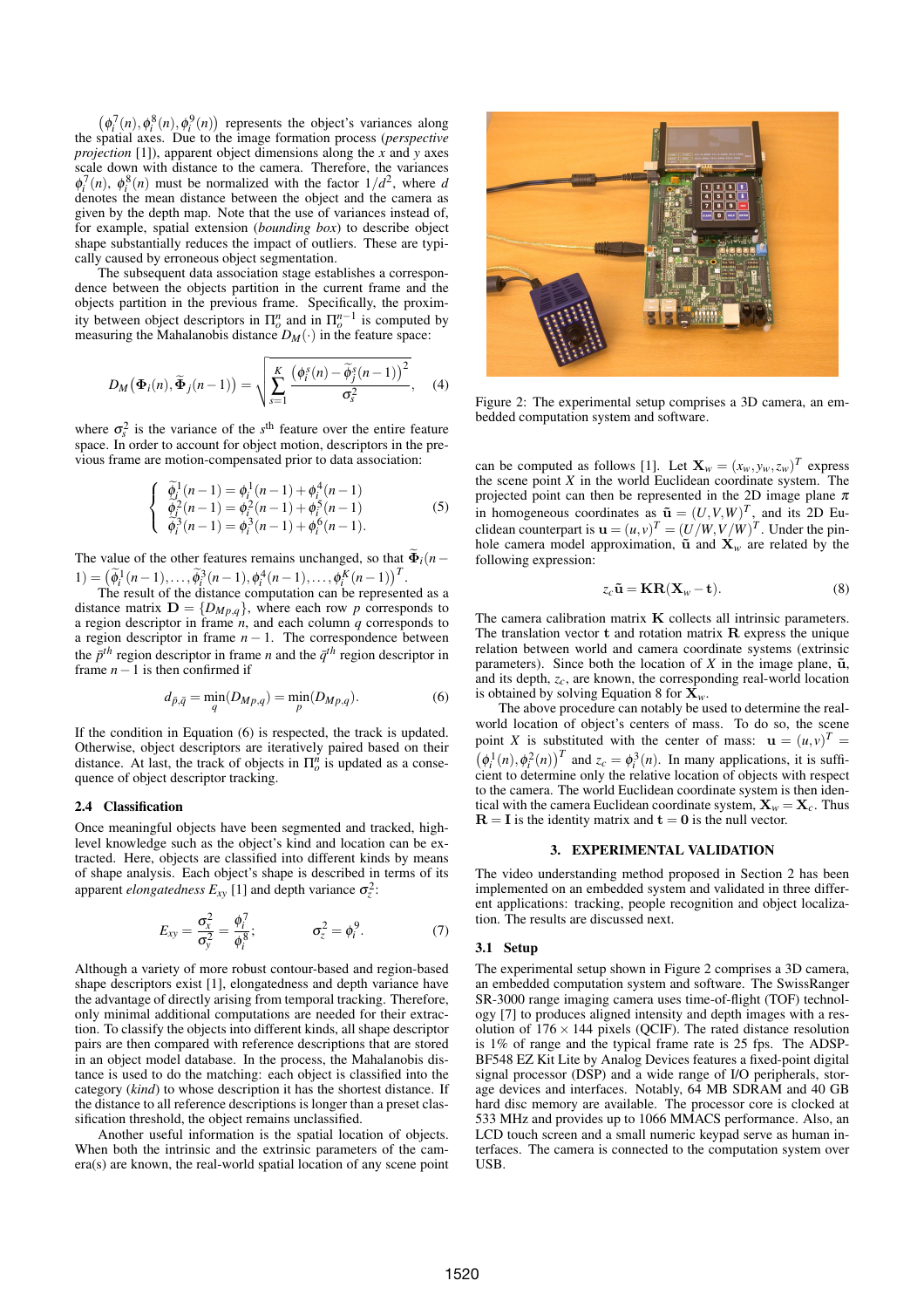

Figure 3: Tracking results for the sequence *Ping-pong*: frames 52, 58, 63 and 65. (a) Intensity image; (b) depth map; (c) foreground partition; (d) object partition; (e) labeled object partition superimposed on intensity image. Each label is represented by a distinct color.

The application software has been written in ANSI-C and runs on top of the uClinux operating system. The code handles the graphical user interface (GUI), video understanding and data transfers over USB. The following empirical parameter settings have been used in all experiments: foreground update weight  $\alpha = 0.05$ , local variance threshold  $k = 3$ , depth confidence threshold  $\tau_c = 0.6$ , object segmentation threshold  $\tau = 0.3$  meter.

#### 3.2 Results

In this section, results and the computational performance of the proposed method are discussed.

# *3.2.1 Tracking*

Object segmentation and tracking have been evaluated with two different test sequences: *Ping-pong* and *Occlusion*. The first sequence represents two people playing with a ball; the second sequence displays a person passing behind another person. Four sample frames from *Ping-pong* and the corresponding foreground partition, object partition and labeled object partition are depicted in Figure 3. This sequence illustrates several strengths and weaknesses of the proposed approach. In Figure 3 (c)-(e) one realizes that, up to some noise, the shape of all objects is well segmented. Also both people are tracked reliably. In frame 52, the ball and the right person belong to the same blob in the foreground partition. Since they are also both located at the same distance from the camera, the two objects cannot be differentiated based upon their depth. Therefore, they are given the same label in the object partition. In frame 58, the ball is now separate from both people. Thus, a new object track



Figure 4: Tracking results for the sequence *Occlusion*: frames 95, 107, 114 and 118. (a) Intensity image; (b) depth map; (c) labeled object partition superimposed on intensity image.

is initiated and an individual label is assigned to the ball. In frame 63, the left leg of the left person is not completely segmented in the foreground partition, resulting in a gap between the person's and the leg's blobs. Hence a new track is erroneously initiated for the leg. Such behavior can be avoided by assigning identical labels to objects whose descriptors are "close enough". In frame 65, the ball and the left person are assigned the same label. However, the ball's track could be recovered once it re-detaches from the person by extending the data association stage to *m* past frames (instead of 1) in Equations 4 and 6. This will be the object of future work.

Whereas all objects in the *Ping-pong* sequence are separated by about the same distance from the camera, the *Occlusion* sequence depicted in Figure 4 contains useful depth information for the segmentation of overlapping objects. This is visible in frames 107, 114 and 118, where the two persons are differentiated in spite of belonging to the same blob in the foreground partition. Note also how a new track is initialized after the total occlusion occurring between frames 107 and 114; this could again be avoided by considering descriptors from several past frames in the data association stage.

# *3.2.2 People recognition*

One common kind of video understanding is people recognition. This is widely used in surveillance applications such as intrusion detection and people counting. The example depicted in Figure 5 shows a living-room where three objects have been successively brought in: an office chair, a soft toy and a person. The objects are classified based on their apparent elongatedness *Exy* and depth variance  $\sigma_z^2$ , as described in Section 2.4.

To obtain the reference description, a typical person has been crudely modeled as a rectangular parallelepiped of aspect ratio 1:4 and apparent depth 0.2 m. This leads to  $E_{xy,ref} = 0.06$  and  $\sigma_{z,ref}^2 =$  $3.4 \cdot 10^{-3}$ . More refined people models could instead be derived from ground truth data. Using measurements from the example, the Mahalanobis distance  $D_M$  between the objects and the reference is then computed:

- **Person:**  $E_{xy} = 0.07$ ,  $\sigma_z^2 = 2.2 \cdot 10^{-3} \Rightarrow D_M = 0.56 \cdot 10^{-3}$
- Soft toy:  $E_{xy} = 1.17$ ,  $\sigma_z^2 = 3.1 \cdot 10^{-3} \Rightarrow D_M = 11.1 \cdot 10^{-3}$
- Office chair:  $E_{xy} = 0.75$ ,  $\sigma_z^2 = 21 \cdot 10^{-3} \Rightarrow D_M = 10.6 \cdot 10^{-3}$ .

The Mahalanobis distance is one order of magnitude smaller for the person than for the other objects, making it easily classifiable.